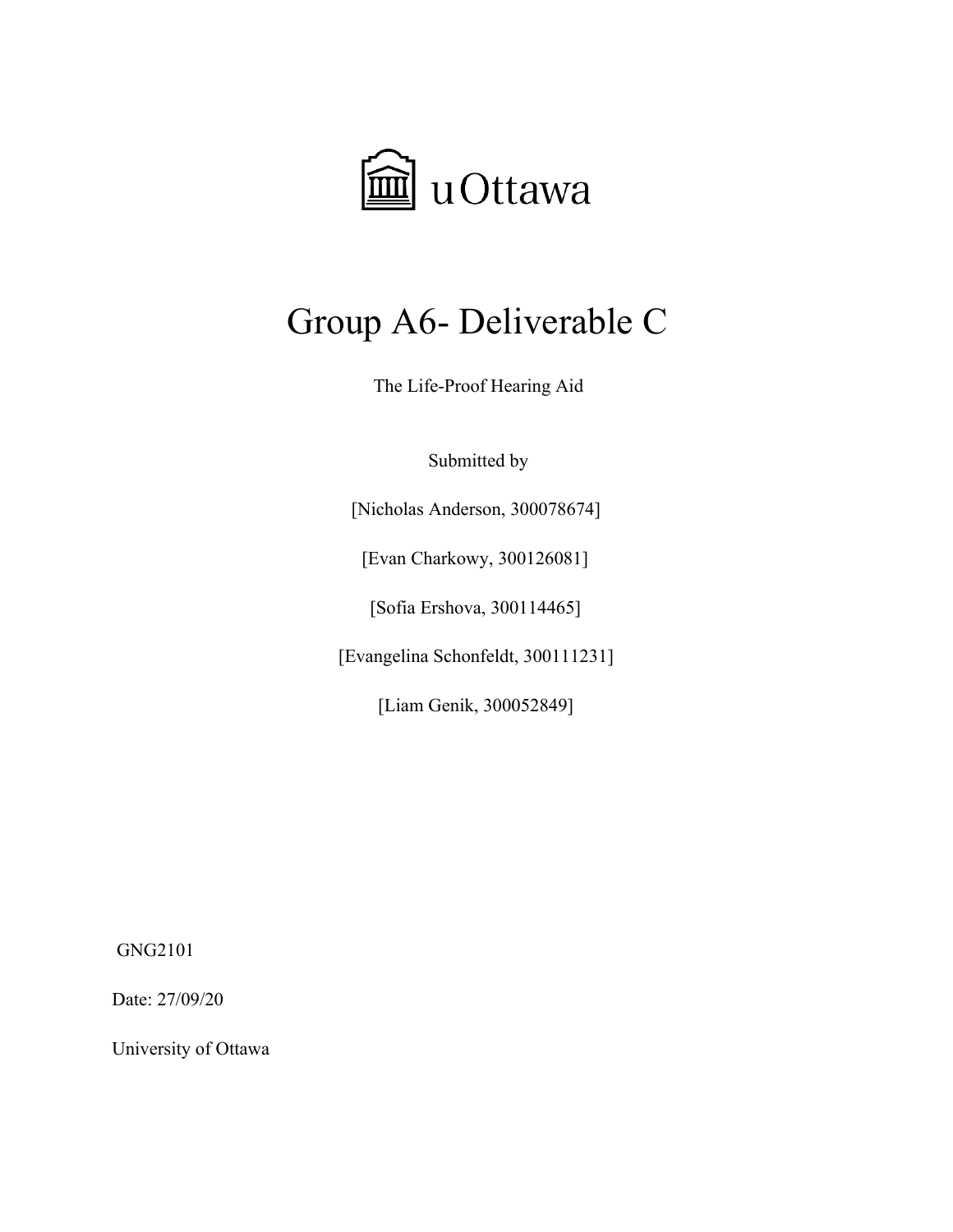### **Introduction**

Having established the design criteria and narrowing them down into seven sections, the next step was to ideate a product which could meet these necessities. Each team member was tasked with developing three potential solutions to the client's problems, with the overall goal of best satisfying each design criteria defined in the previous deliverable, deliverable B. All twelve proposed solutions are described in detail in this document. In order to quality check the solutions, each team member's design concepts were peer reviewed on how well they catered to the agreed upon design criteria and target specifications. Coming to a consensus, the team chose one concept to pursue as it best addressed the problem statement which is, a need exists for the development of a low profile addition to **Free** Cochlear implant that is comfortable, durable, and does not hinder the device's existing features. The following report examines the user needs and what criteria those translate to, the proposed solutions, and finally the design concept our team will be moving forward with including a detailed feasibility study of it.

### **Table of Contents**

- **1 Project Plan**
- **2 Functional Decomposition**
- **3 Individual Concepts and Analysis**
- **4 The Chosen Concept [\(Solution\)](#page-14-0)**
- **5 Solution [Analysis](#page-15-0)**
- **6 Feasibility**
- **7 [Conclusions](#page-18-0) and Outlook for the Future**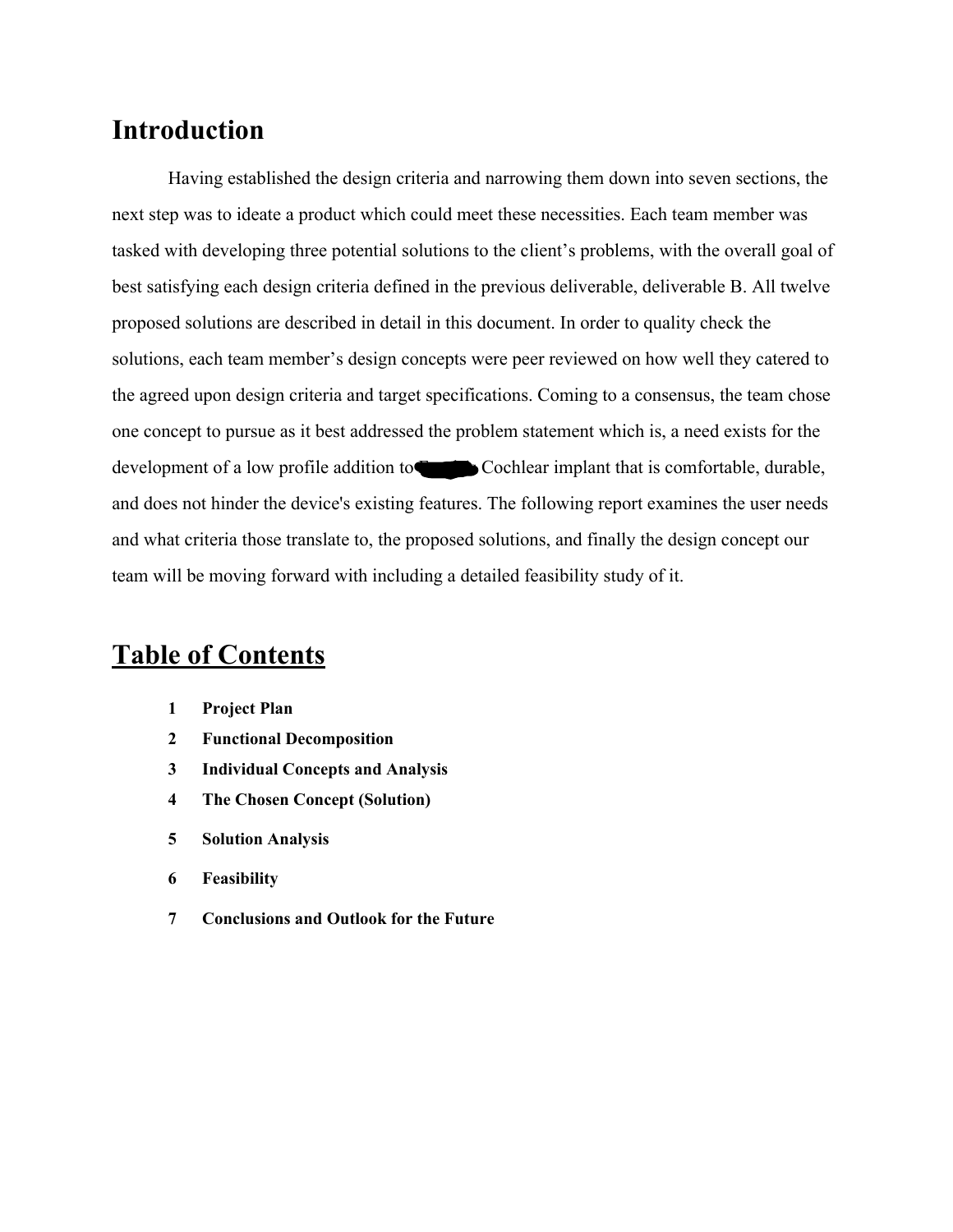# **1 Project Plan**

Updates to the Project Plan have been made to better represent the coming weeks and the sub-tasks associated with the next deliverable. Accurate dates for previous sub-tasks and deliverables have been set and all dependencies for these tasks have been applied. In the coming weeks, we will continue to adjust the project plan as tasks become more clear, which will give us a more accurate and realistic time scale for the project. Below are sample photos of the project plan, but they only encompass a small portion of the whole thing. We have submitted the MS Project file for our project plan with this document so that the full plan may be viewed at once.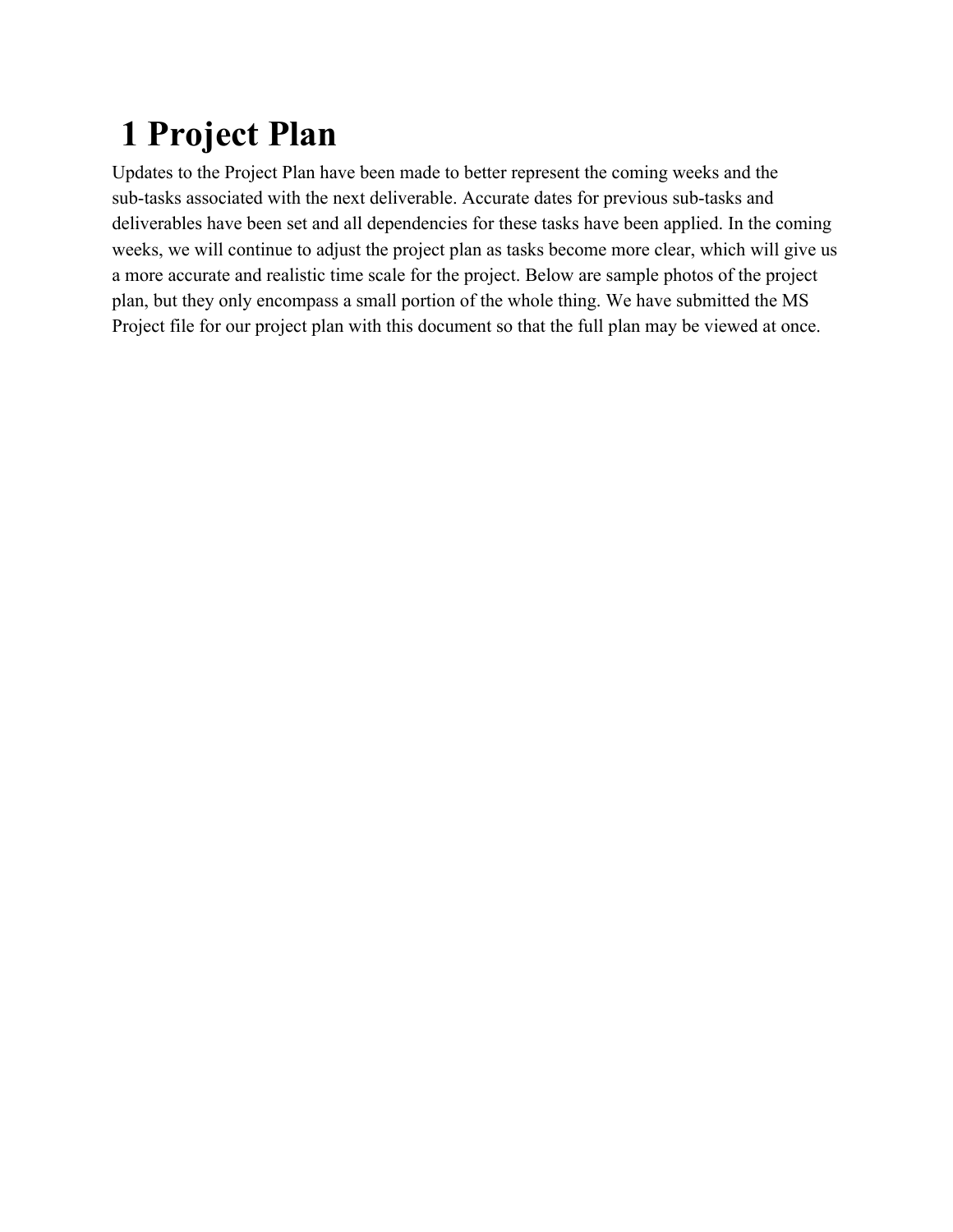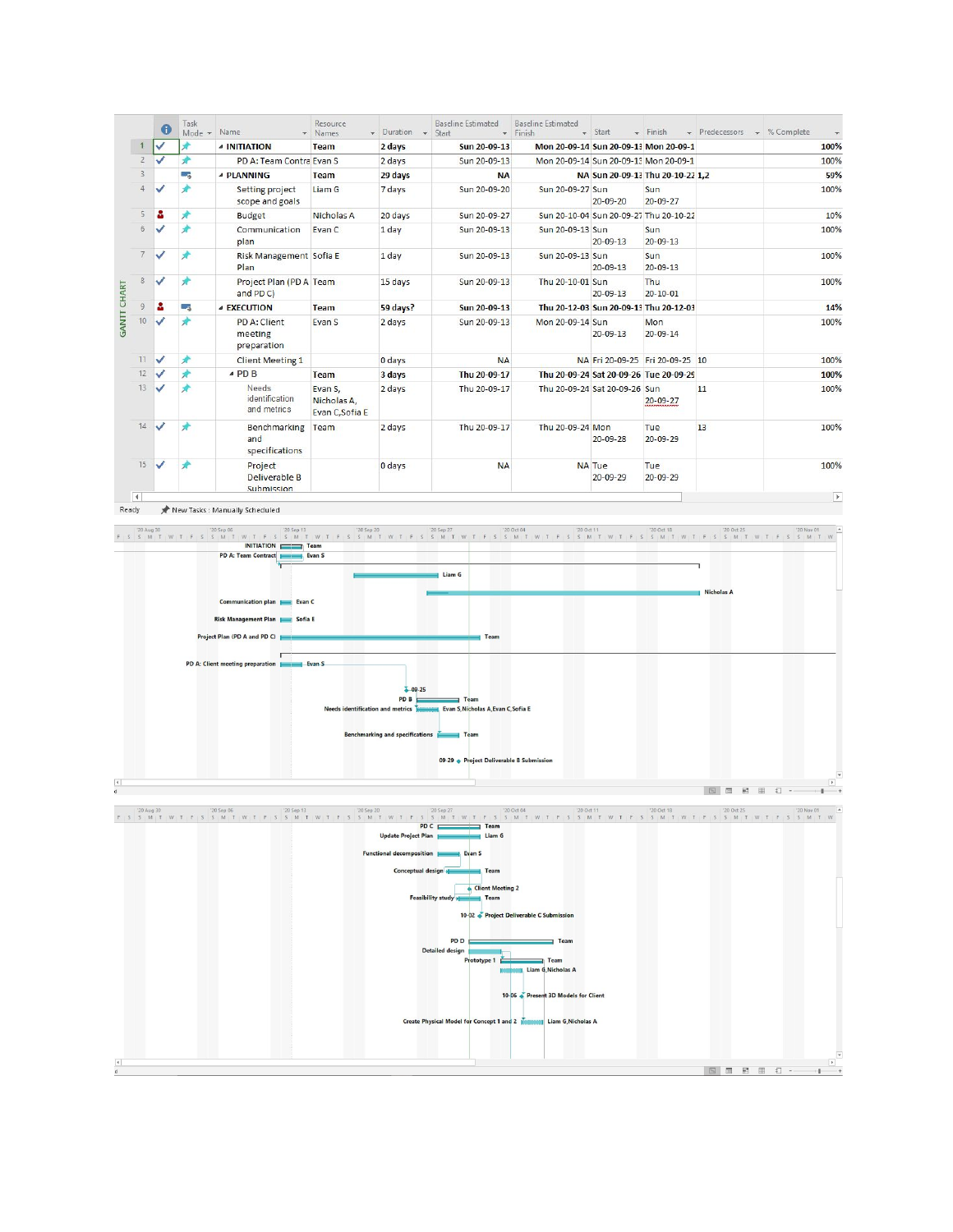## **2 Functional Decomposition**

The functional decomposition of  $\bullet$  existing hearing aid is detailed below in Figure 1. This decomposition flowchart highlights the main components of  $\blacksquare$  device. As this device allows her to hear, any product we create must not hinder the device's ability to complete those basic tasks.

The second diagram in figure 2 details a basic functional breakdown of our ideal product according to our most important functional design criteria. The most important subsystem boundary we have found to date is in the waterproofing function of the product as sound must still be able to enter clearly while simultaneously keeping water out.

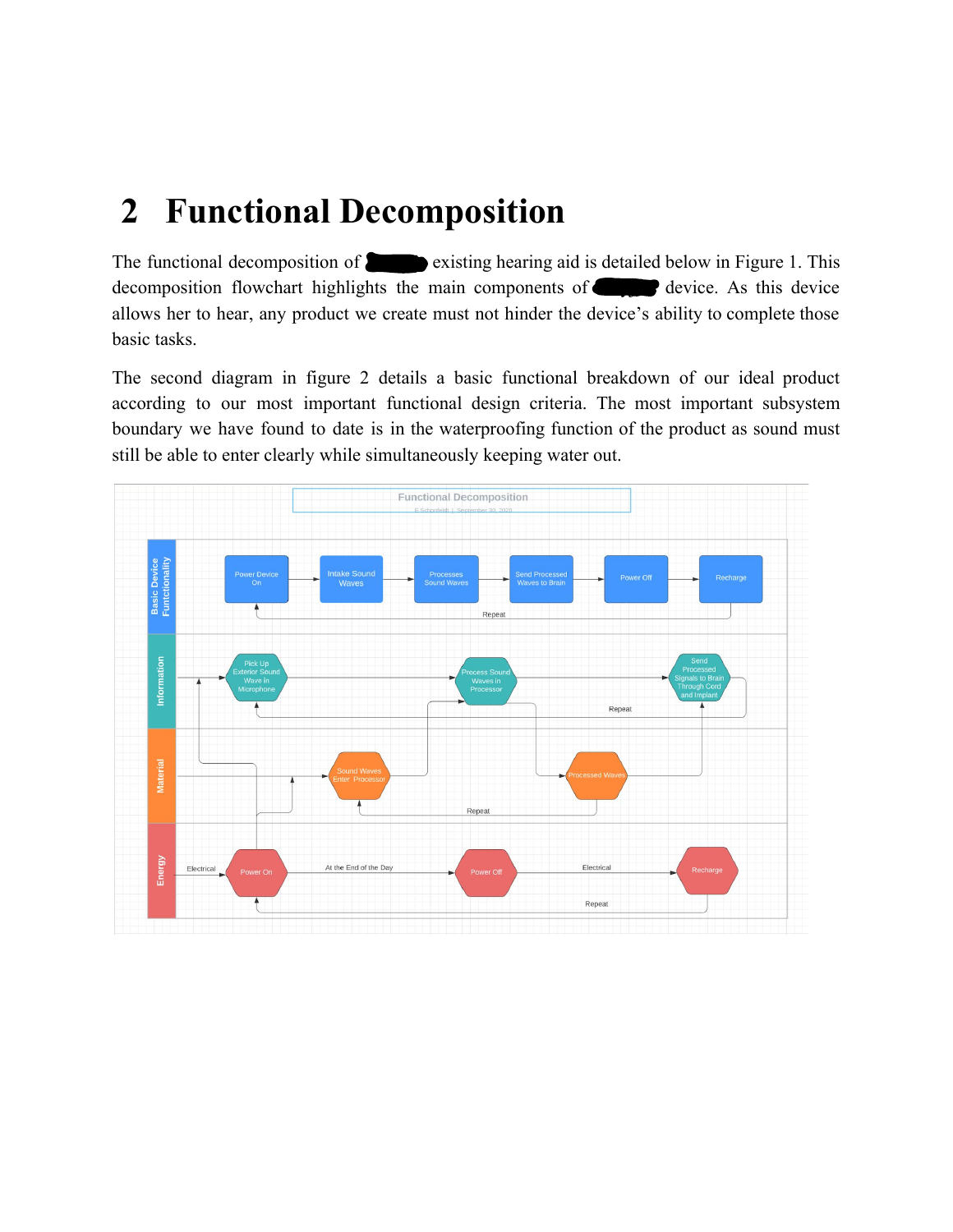

# **3 Individual Concepts and Analysis**

#### **Team Member A:** Evan Charkowy

#### **Concept 1:** Modular Case

A case consisting of a durable seal tight plastic, silicone, or metal frame. This would go around the existing cochlear device, these pieces would be put around the initial five pieces individually but have a seal between each to make the device waterproof, dust proof, and bite proof. This case can be taken apart to allow certain pieces to remain on the device, this way target pieces that are affected most by dropping could remain on, where a waterproof complete case is not needed. This case would also contain a separate piece of thin titanium or other metal strip that would be coated in a braided carbon fibre cable, with magnets on both so that the pieces may stay together easier if knocked off. This piece would be detachable by a small holding clamp to get rid of as the user ages and no longer needs it. Could consist of an attached chip to allow for better locating Via Bluetooth or GPS.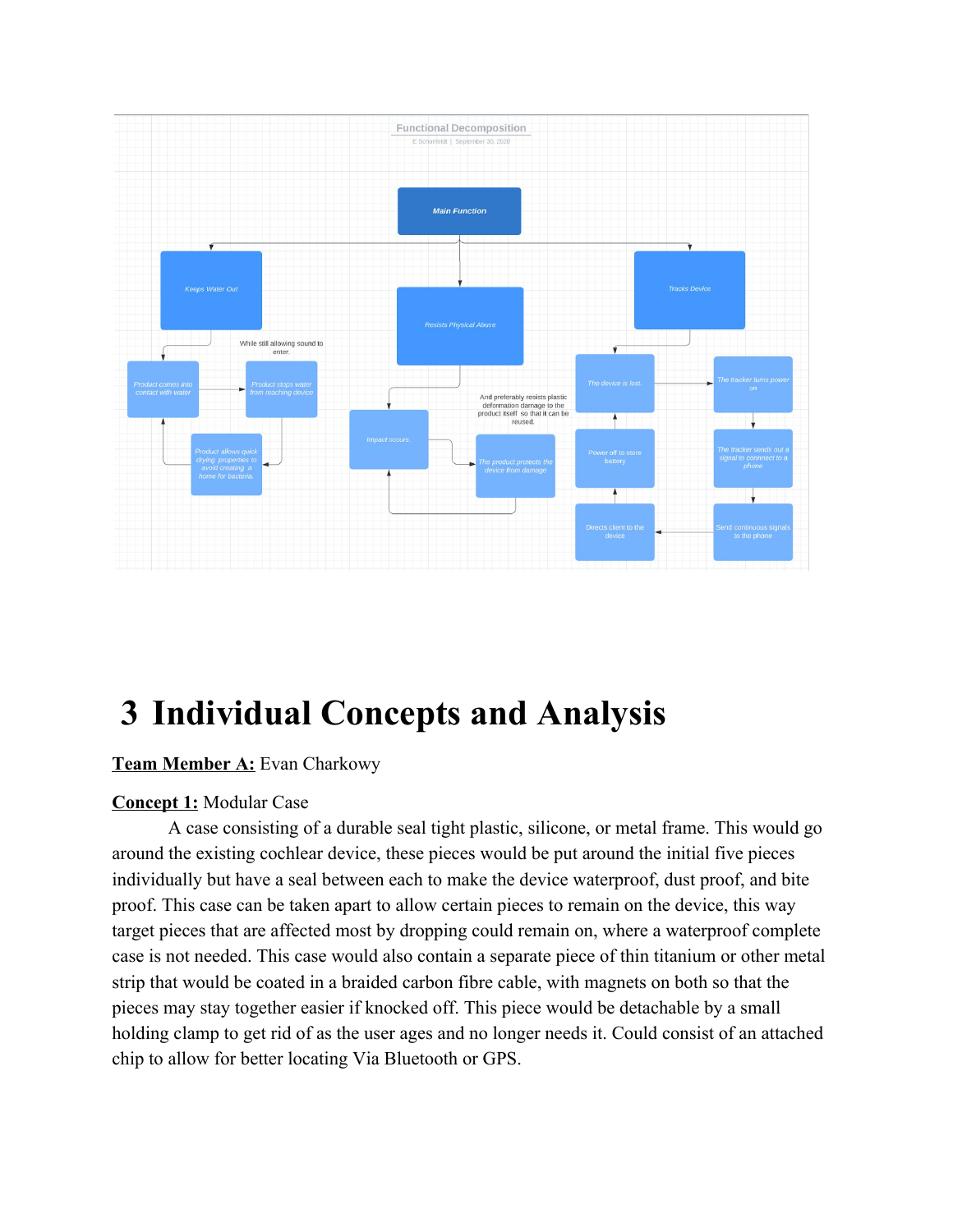#### **Concept 2:** New Case Design

By examining and reverse engineering, or by taking apart an existing device inside pieces could be reformatted into a better case made of a lightweight metal. This can be done by ordering specific pieces that are necessary for the cochlear device and compacting them in a way to allow the piece to be thinner, without hindering any existing functionality. This case can be reformatted to be automatically waterproof and consist of a water pushing mechanism that allows the device to go underwater and pushes the water out when prompted, such to not damage the mic. Another option for this could be a separate cover that could be closed around the mic that doesn't hinder sound, but is water impermeable. Both a longer lasting battery and upgraded bluetooth components can be implemented and replace the existing ones to allow for less charging, and better location if lost.

#### **Concept 3:** Comfortable N7 Off The Ear

By reconstructing the device and taking it apart in a similar fashion to "Concept 2" The device could be reformatted into a new case that would connect to the magnet, but no longer sit on the ear. The device could be outstretched and thin, lining the back of her skull (either vertically or horizontally) This would still allow for the magnet to be connected but would be more comfortable and easier to move with. If placed vertically this could provide better cover behind the ear and allow for the device to be only one piece. The material would have to be lined with a thin gel like material to mould to the shape of the skull to avoid discomfort, but also would prevent the need for wires to hinder and be bitten. This longer and thinner piece allows for the possibility of wireless charging, GPS or better bluetooth to be installed. This means that the only thing being in danger for water would be the mic, but like Concept 2 this could easily be prevented with either cover, or water pushing mechanism. For ease of looks the hair would naturally cover this piece when grown out, since it is mostly behind the ear allowing it not to stick out like the wires currently do. (This would also have lining inside to make sure the components are not damaged when dropped)

#### **Analysis (Connection to Design Criteria and Target Specifications):**

The concepts that Evan developed covered many of the design criteria that the team listed as being important to the clients. The concepts focus mainly on better tracking, resistance to water and physical damage, and keeping a low profile therefore hitting on the points that came directly from the problem statement. These concepts took into consideration the more heavily weighted design criteria.

Concept 1 featured a design similar to ideas which other team members had. The feature which makes this concept stand out is the magnets between pieces. This would hold the pieces together and make it harder for Freyja to take the device apart and lose individual pieces. This feature, while interesting, would need to be monitored to observe the effect of the magnet on the existing device magnet (which secures the device to her head) as well as on the sound processor. This concept would be a more reusable case than the one she currently has. Additional bulk, material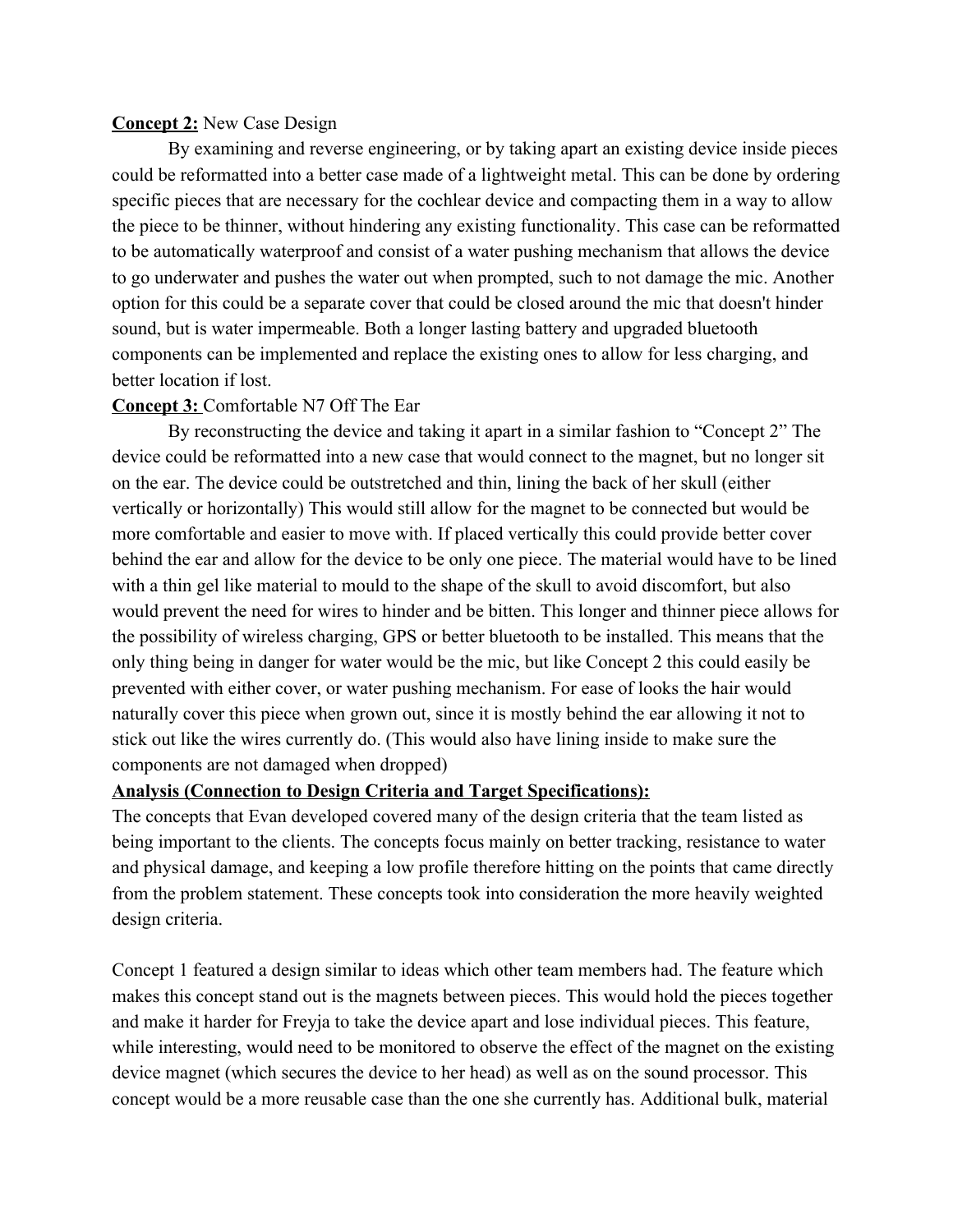choices, and level of comfort would need to be taken into account as well as sound quality to the processor when in the case if this concept was chosen to go forward.

Concept 2 described remaking the exterior of Freyja's existing device. This concept allows for a lower profile product with more flexibility on design while still checking off important design criteria such as waterproofing and not hindering the existing features. The only concern associated with this concept is the feasibility and budget. Aside from the materials to test and make the product, the Cochlear Implant devices are expensive. As we cannot take hers apart, we would need to find an alternative test product. This would quickly become out of our budget if we are not able to find sponsors or exterior help. The second factor would be the deadline. We may have some difficulties with developing the casing that does all that we need it to as well as allowing the device to work as normal within the time limit we have.

Concept 3 has strong features such as better mobility for Freyja and being far less noticeable by others on top of touching on functional requirements such as water resistance and opportunity for a more advanced tracking system. This concept is creative but feasibility may again be a concern as there are many parts to the concept. The other concern for this device is the weight. This concept goes with the idea that the magnet that holds the device to her head would support the weight of the device. This could be a health issue as using a high magnetic setting or using the magnet to hold weight can cause deterioration (and in severe cases infection) of the skin which exposes the interior magnet resulting in further surgery. To avoid this, some form of support for the device could be needed possibly in combination with a very lightweight design should this design be chosen to go forward.

#### **Team Member B:** Sofia Ershova

#### **Concept 1:** Bluetooth Tracking Device

A small tracking chip that could be placed either directly on the device or inside of it. The chip can work with either BLE for short range or GPS for long range. If the device is lost within a known short range, it will be prompted to send out BLE signals, which can be picked up by an existing application. This can prompt a visual and possibly auditory signal that can help locate the device. Since BLE is better suited for short range, if the device is not within that proximity it switches to GPS tracking to help locate it. Since the chip is small enough to be put on the device, it will not be as obvious when present.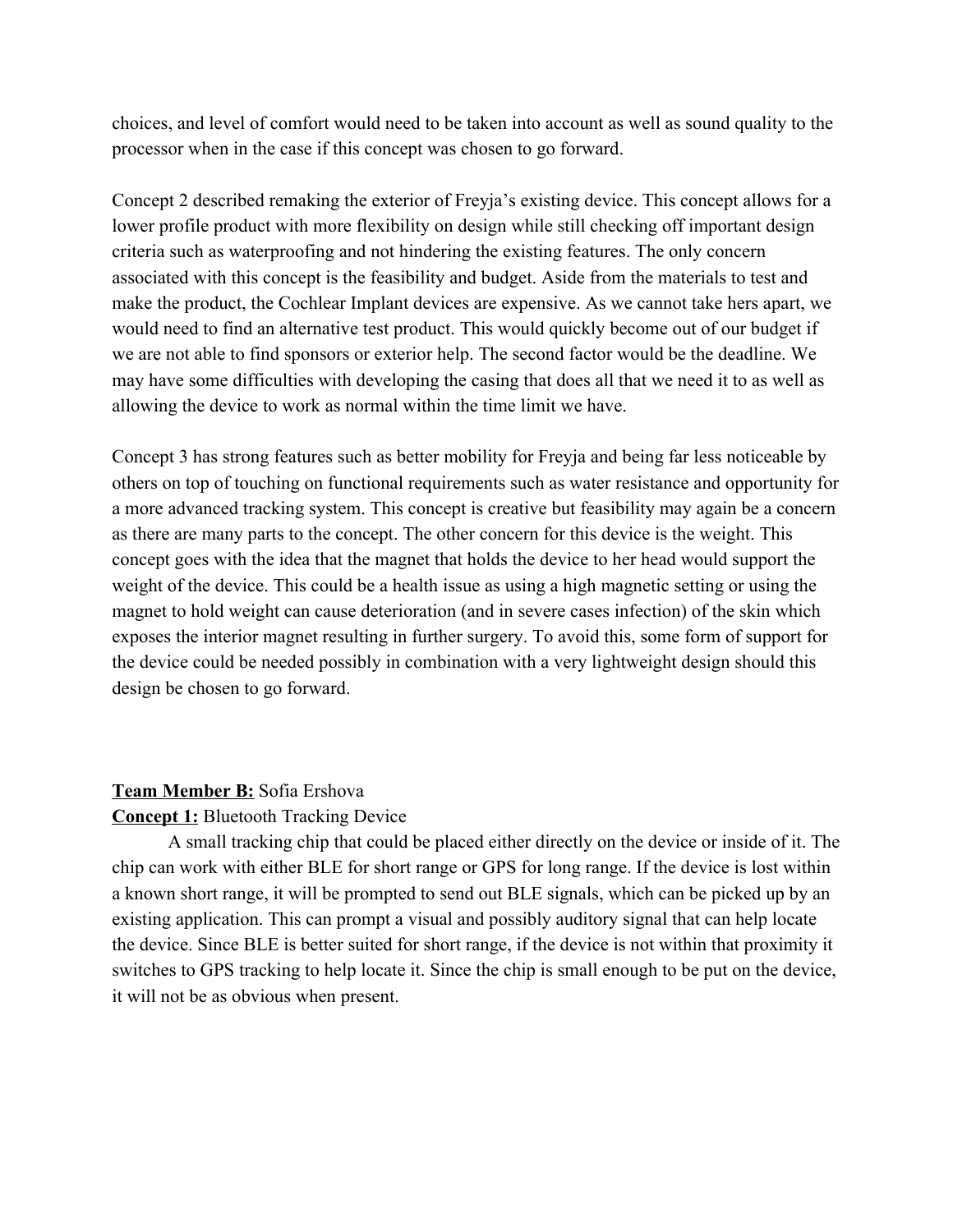#### **Concept 2:** Play It Ear

(futuristic and crazy and not really possible totally beyond the scope of not only this project but possibly even current technology but it's an idea)

An implant inside the ear that completely replaces the device. Essentially works as a replacement ear, taking in auditory stimuli and translating them into signals that the brain can process and interpret. Since it is a small device that goes inside the ear, it will not be visible from the outside and will be protected for the elements the same way a normal ear is.

#### **Concept 3:** Cuben Fiber Case

A cover made out of cuben fiber. Cuben fiber is a very strong, lightweight and waterproof material. Originally used in sails for America's Cup racing boats, it is currently used in various applications that require high-strength, durable material, primarily in outdoor gear, fishing lines and nets, military, law enforcement and the maritime industry. Fifteen times stronger than steel and is resistant to UV rays and chemicals. A cover or sleeve for the device would be made of this material, with a rubber ring at the bottom to provide a snug fit and to stop water or dust from getting inside.

[https://www.outdoors.org/articles/amc-outdoors/what-is-cuben-fiber-an-incredibly-light-strong](https://www.outdoors.org/articles/amc-outdoors/what-is-cuben-fiber-an-incredibly-light-strong-waterproof-and-outrageously-expensive-outdoor-fabric)[waterproof-and-outrageously-expensive-outdoor-fabric](https://www.outdoors.org/articles/amc-outdoors/what-is-cuben-fiber-an-incredibly-light-strong-waterproof-and-outrageously-expensive-outdoor-fabric)

<https://www.hyperlitemountaingear.com/pages/hyperlite-technology>

#### **Analysis (Connection to Design Criteria and Target Specifications):**

The concepts which Sofia presented give rise to key features which are feasible to incorporate into a final design. To begin, the solution in Sofia's concept 1 fully solves the need of a greater tracking range for the device. This is an important feature to solve because of the high cost of the device, and major consequence of losing it. However, the concept does not fully solve the needs of the client, those being durability and waterproofing. Although, the concept has features which may be easily implemented in another design as the tech is already available and thoroughly tested. Sofia's concept 2 seeks to create an alternative device to the sound processor, which is an in-ear sound processing device which transfers an input signal of sound through a microphone, to a signal that can be processed by the cochlea and sent to the brain. This design is quite interesting and would completely solve all of the client's needs, however, the technology is new and our team may not be able to feasibly create a product such as this one. However, features like the in-ear design may be implemented and connected to the headpiece of the client's cochlear implant. Sofia's final concept is an interesting take on the waterproof case design for the device. Sofia proposes to use a material called Cuben Fiber, which is strong, durable, lightweight and waterproof. A Cuben Fiber casing would be ideal for this application because it is a fabric-like material which would leave a comfortable finish to the Cochlear Implant, while also solving the need for the device to be resilient. The material would likely not hinder the ability to pick up sounds, but might hinder the ability to be tracked via Bluetooth. The downside to this design is the extremely high cost for Cuben Fiber. To summarize, Sofia's concepts offer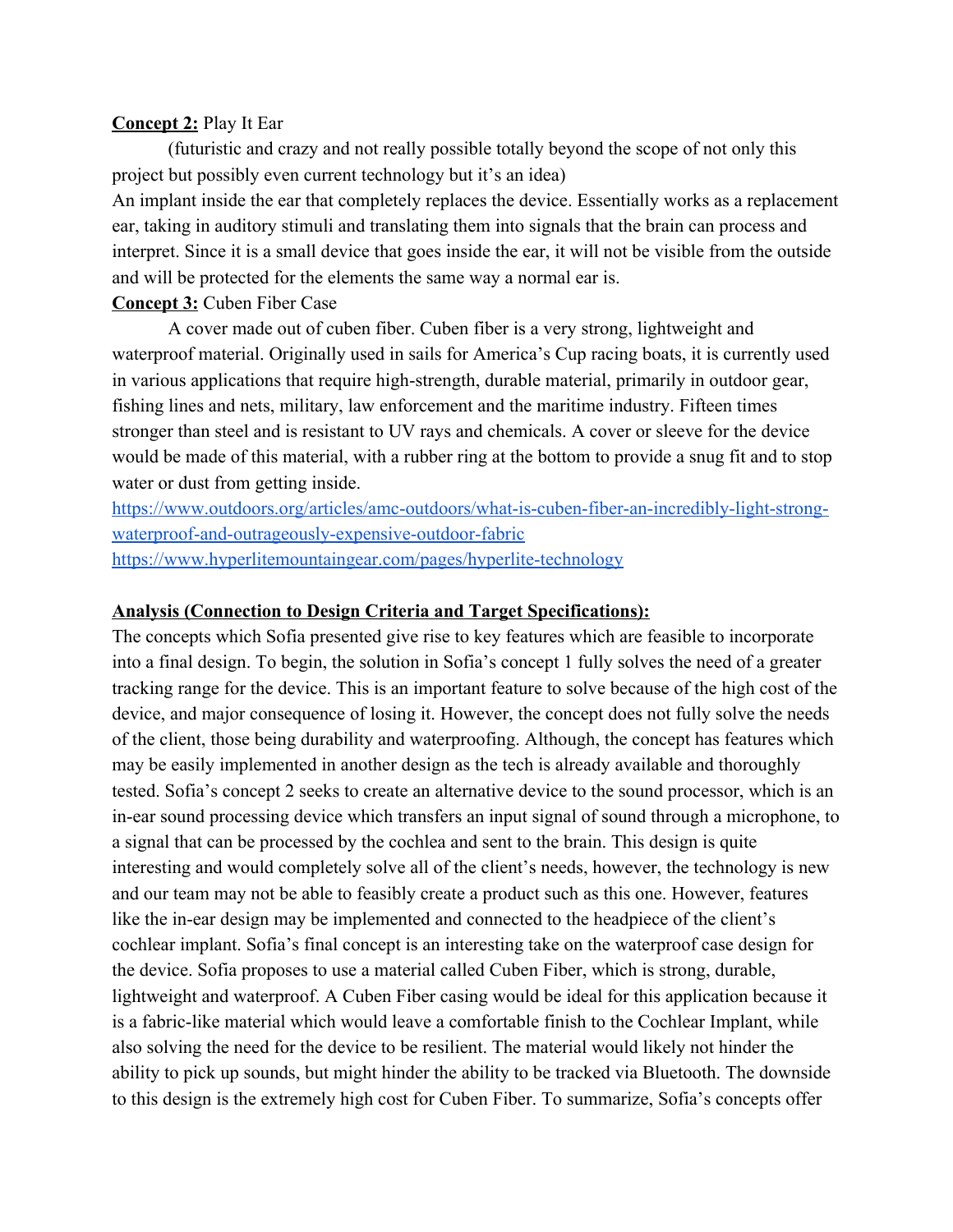features which could be easily implemented into other designs and which solve the individual needs of the client quite well.

#### **Team Member C:** Liam Genik

#### **Concept 1:** Upgraded Waterproof Battery Case

Similar to the pre-existing casing provided with the N7, however, this design is made to be more durable and resilient. The casing can be made with a strong plastic to both protect the battery case from wear and physical abuse and keep the module protected from water. The waterproof case would ideally be used most of the time so that in the event that Freyja spontaneously introduces the device to a harmful environment like a shower or a pool, there will not be any worry of catastrophic damage to the device. The casing would use a membrane near the microphone which would not allow water in, yet allow sound through, keeping the device functional yet waterproof. The point where the device may enter the case would be closed with a water-tight O-Ring, which is difficult to open easily. The case would ideally be comfortable so that Freyja does not feel the need to take the device off after long-term use.

#### **Concept 2:** Waterproof Extension Module

The device would feature an extended cable from the headpiece to the microphone/battery case. The extended cable will be used to place the microphone in a waterproof protective case, which is equipped with a trackable Bluetooth module. The protective case serves as a new housing for the microphone/battery pack which can be clipped to clothing or to a belt, etc. The device would be large enough to house the device, yet keep it in position so that it does not move around while inside the protective case. The case would be childproof, so that Freyja cannot open it when the device is placed inside. The case would also have an air-tight seal using an O-ring to keep water and dust out of the case. The case would make it easier to track the device as well, since there would be two tracking platforms, the one integrated in the N7, and the one set up in the protective casing. The tracking module in the case could be made to be more reliable, as it will have more room to fit a larger Bluetooth module inside. The case also has the possibility of having its use extended to being a portable charging unit for the device, similar to a wireless earbud case.

#### **Concept 3:** Retrofitting the N7 to be waterproof

Using concepts and designs for products like the Advanced Bionics Neptune Sound Processor, we can adopt ideas for retrofitting Freyja's existing device to be waterproof. To illustrate this, air-tight O-rings and a locking mechanism may be added to the door where the batteries are inserted. In addition, an addition of a water impermeable membrane where the microphone is may keep the water out of the device while letting sound in. The device can be fitted with these sorts of membranes in areas where water can enter the housing. This would eliminate the need for an addition to the N7, and reduce the number of parts that Freyja's parents need to keep track of. It would also not inhibit the existing features of the device, as this solution is more of a remodel than an addition.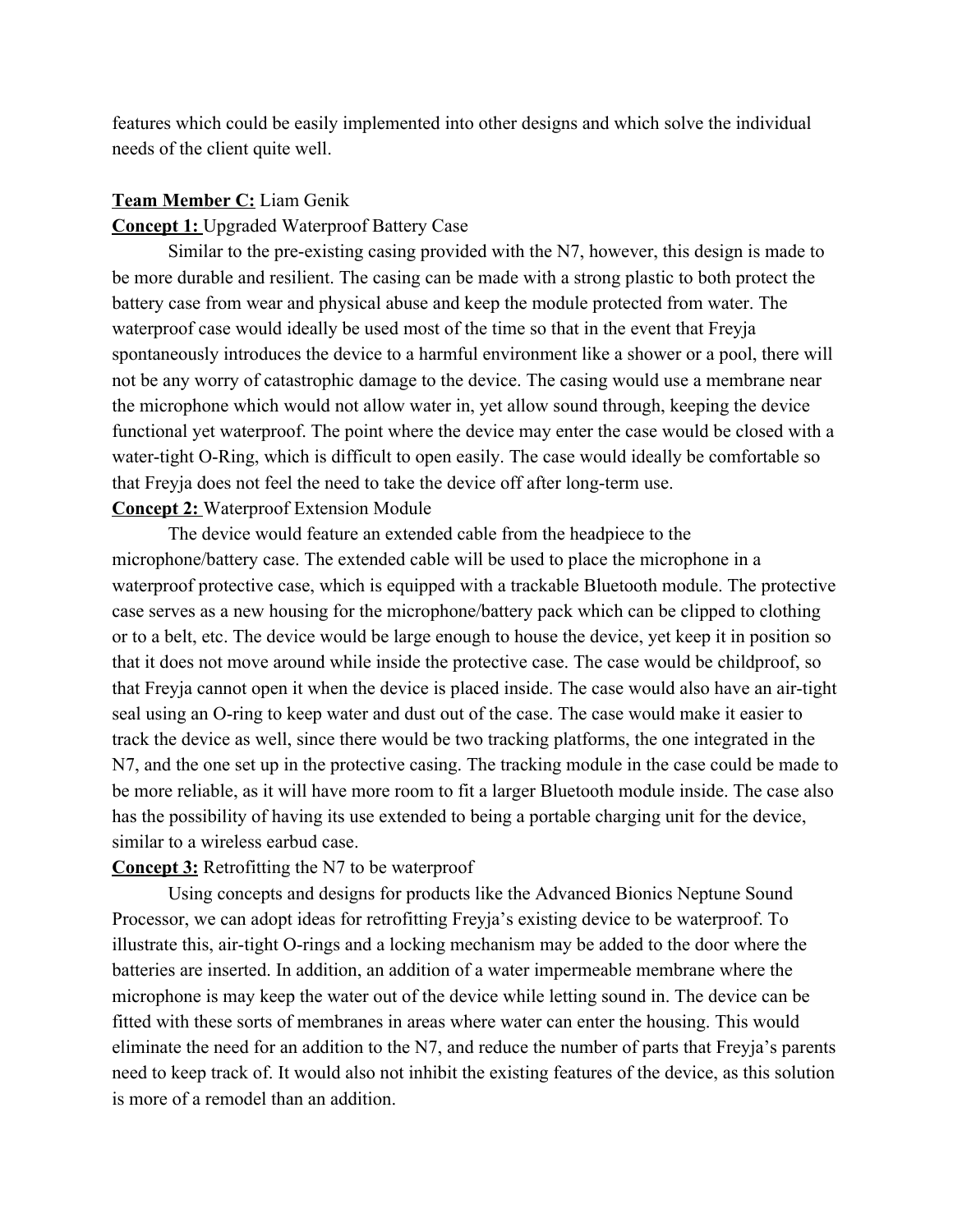#### **Analysis (Connection to Design Criteria and Target Specifications):**

Concept 1: Tech for existing processor, waterproof membrane, sound not water. Membrane needs to be researched more.

This currently meets the majority of the design material. It covers the possibility of the device becoming waterproof in a way that wouldn't hinder functionality as well as keeping it durable and able to withstand potential physical damage. This matches similar designs throughout the group and is the most feasible solution to the problem while still keeping cost and our overall knowledge of the device in mind.

Concept 2: External case. Added features inside.

Drawbacks: longer wire, clip has to be strong and has to be balanced for weight so no attention is drawn. Unsure whether the wire would connect to the device or case.

Pro: Could have an armband or such to make it less noticeable.

This overall design is feasible and could potentially be possible making. With the device's dual bluetooth system it would allow there to be more of a chance that the device would be found if potentially lost, and with quicker results. Not only this but the wire and clip would prevent the device from getting lost most of the time in the first place, which is definitely a feature we need. The design would just potentially not be that comfortable for a two year old, and while childproof, still needs to be less noticeable which could be a problem if she doesn't happen to wear a belt or have anywhere to clip it onto, like in the pool. This problem could however be potentially fixed with added accessories.

Concept 3: Overall very cool and feasible design similar to others eliminates the need for adding bulk to the design. This solution is possible however we would need to get a hold of an existing device to remodel it without damaging any of the pieces inside. Other than this the solutions meet the majority of the criteria. It becomes waterproof, does not allow for extra bulk, and allows the parents a little more ease of mind when it comes to worrying about whether the device will be damaged or lost. This also allows for the potential to replace existing pieces for better ones and even making the device itself a little slimmer.

#### **Team Member D:** Nicholas Anderson

#### **Concept 1:** Trackable Battery Module

Instead of taking apart the device and finding a way to insert a tracking device that provides more range and accuracy than what is currently offered on the N7, one method of solving this problem would be to have the battery modules be slightly longer and feature a compartment within each one that has a some sort of small chip which use Bluetooth Low Energy technology to connect to the phone. It is important that this chip has an increased connectivity range greater than 10 meters. Furthermore, seeing as the tracking portion of the N7 will be in the battery modules, it would make sense for the chip to run off of its own separate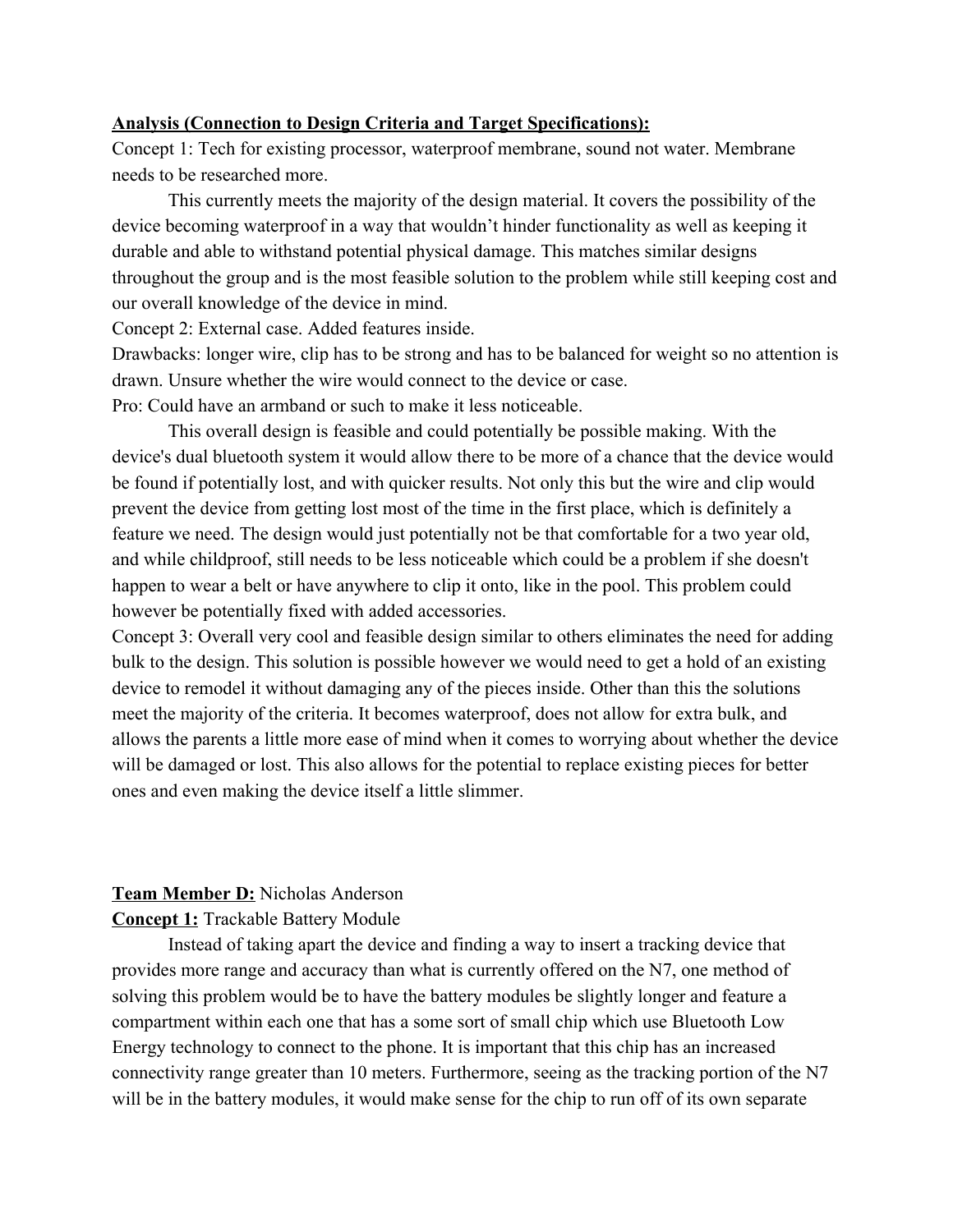power supply so as to still function even if the sound processor is out of battery. A much less feasible plan would be to have the chip also include a cellular component so that the user would always see the N7's location no matter how far they are from the device.

#### **Concept 2:** N(7)ecklace

This will be the most costly design, however it is important to dream big. I propose that instead of the N7 resembling the traditional sound processor and sitting on the ear, the N7 taken apart and redesigned as a necklace. This new casing would be much more comfortable as the weight would be equally distributed and not lopsided like when it is just resting on one side of the head. Furthermore, this would allow for a new casing to be built which would be waterproof. It is important to note that a separate waterproof case would need to be designed for the coil section of the device, which would run up the back of her neck to her implant (well hidden by hair). In addition, the case could be designed with new materials which are more durable, however being a necklace it is already so much less likely to fall when compared to the traditional cochlear implant sound processor. A larger device could also potentially offer space for larger/more batteries significantly increasing the longevity of the battery life. This type of design for portable speakers has already been put to market in the product Bose Soundwear. <https://www.amazon.ca/Soundwear-Companion-Wireless-Wearable-Speaker/dp/B0748KDJPS>

#### **Concept 3:** Blue Light Blocking Glasses

Like the previous concept, this idea is also a redesign in the hopes of having a more comfortable and low profile product. I propose that the N7 internals be placed in blue light blocking sunglasses. Blue light has been found to be harmful to individuals eyes and with children being introduced to screens at younger ages, this is a significant issue. Furthermore, glasses are very common and thus low profile in that nothing would stand out. The frames can be made of a waterproof and of a durable material that can withstand drops. If this solution were to be pursued, the coil and magnet portion of the N7 would need to be made waterproof as well. The device will be more comfortable than the N7 as the weight of the product will be equally distributed on the head unlike the N7. It is important to note that the lenses of the glasses could be prescription if the need arose, however Freyja currently does not need prescription glasses. Bose already has audio sunglasses available for purchase named the Bose Frames Tenor and Soprano which are proof of concept. Our device would likely be more bulky as there are more complex components. Finally, a eyewear strap could be added to the glasses so as to help the device not get lost/dropped as easily.

[https://www.bose.ca/en\\_ca/products/frames/bose-frames-tenor.html#v=bose\\_frames\\_tenor\\_black](https://www.bose.ca/en_ca/products/frames/bose-frames-tenor.html#v=bose_frames_tenor_black_row) [\\_row](https://www.bose.ca/en_ca/products/frames/bose-frames-tenor.html#v=bose_frames_tenor_black_row)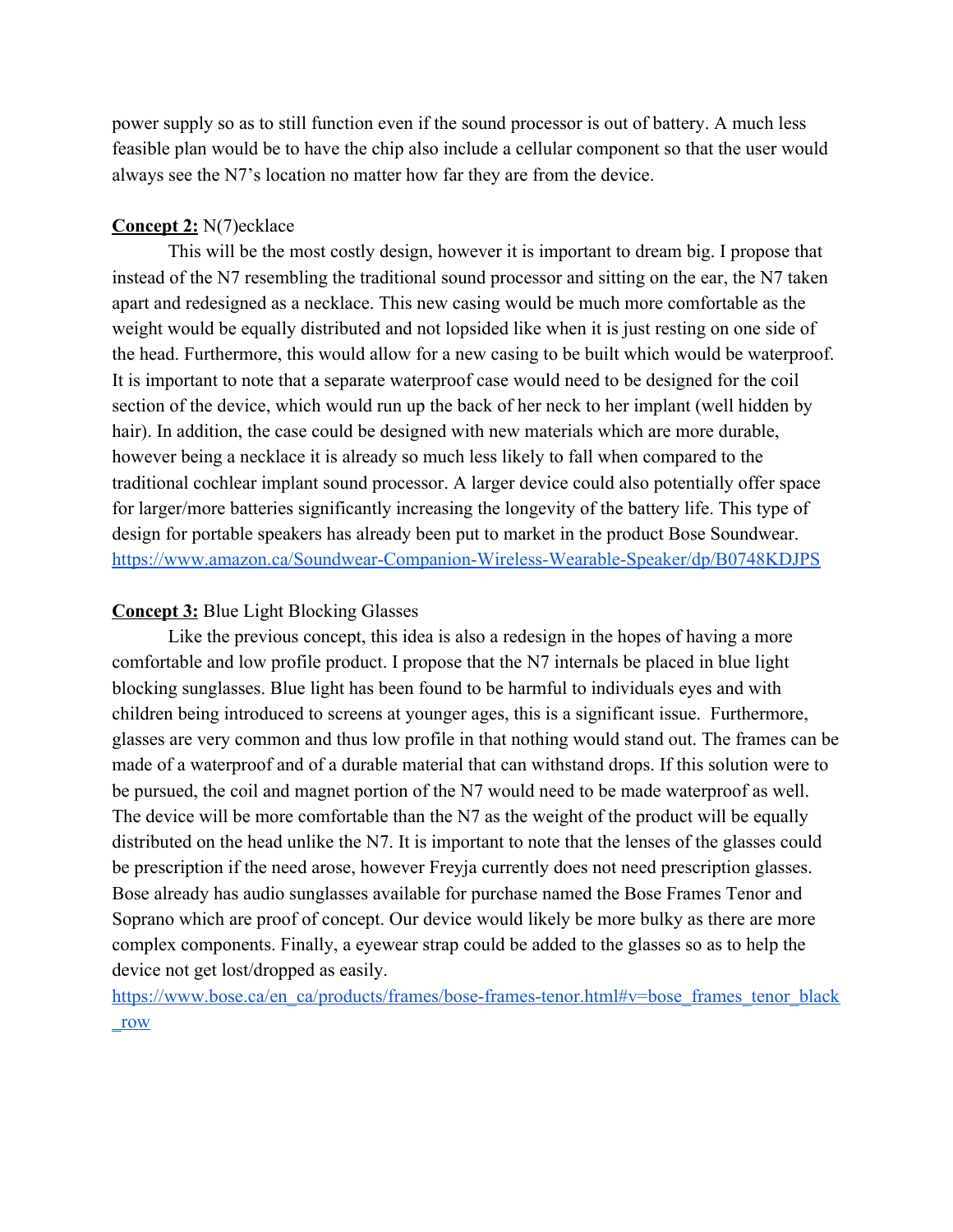#### **Analysis (Connection to Design Criteria and Target Specifications):**

Nicholas' concepts all contribute to solving at least one client's needs. Concept 1, while not sufficiently addressing any other client needs, proposes a solution for the need to improve tracking of the device. Since Bluetooth Low Energy (BLE) is technology that already exists and is in use, it is something that can already technically be done. The cellular component to further increase tracking for longer ranges is also a good feature to have. Some drawbacks to this design include a concern with potentially adding bulkiness to the device, as it was proposed to extend the battery modules in order to fit the tracking device. Additionally, it was proposed to have the chip run on a separate battery so that it can function even if the main device runs out of power. While this is a practical idea from the point of view of being able to find the device easier if it was lost, there are some drawbacks with either needing to replace the battery if it is not rechargeable or needing to charge it separately, which may take up more time and/or effort. The second concept of the necklace would offer more comfort and durability, as it would be something that would sit on the neck and redesigning the device would allow us to protect it with more durable and waterproof materials. The redesigning can also allow for a larger battery, which can increase the battery life of the device, improving upon the already existing battery. However, depending on how the design is made, it may not offer the amount of discreteness that the client desires from the product. There was also no proposal for a better tracking device, however this is not a big issue as that could be easily implemented and the design lessens the likelihood that the device would be lost in the first place. The final concept proposed by Nicholas is to redesign the device into a pair of glasses. This would contribute to making the device more discreet, as glasses are something that many people have and would appear inconspicuous from an outsider's point of view. It can also be practical from other viewpoints as they can double as prescription glasses, if the need arose, or as blue light blocking glasses. Bose already has something like this on the market, which proves that this could be possible. Some issues with this design could be added bulkiness, as it must incorporate all of the current existing hearing device components, which could be difficult to design into something that is light and comfortable. Overall, Nicholas' concepts are very creative and all have features that we could pull from into our final design.

#### **Team Member E:** Evan Schonfeldt

#### **Concept 1:** A Special Casing

This product would be a soft casing which would be molded to her device so that it fits tightly and perfectly over the device. There would be a very thin, completely waterproof skin as the interior layer of the case. The exterior case would be made of a rubbery material which would resist plastic deformation (possibly made from the same material as earbud sleeves such as silicon or rubber for example) and finished so that the exterior is soft, and custom fit to her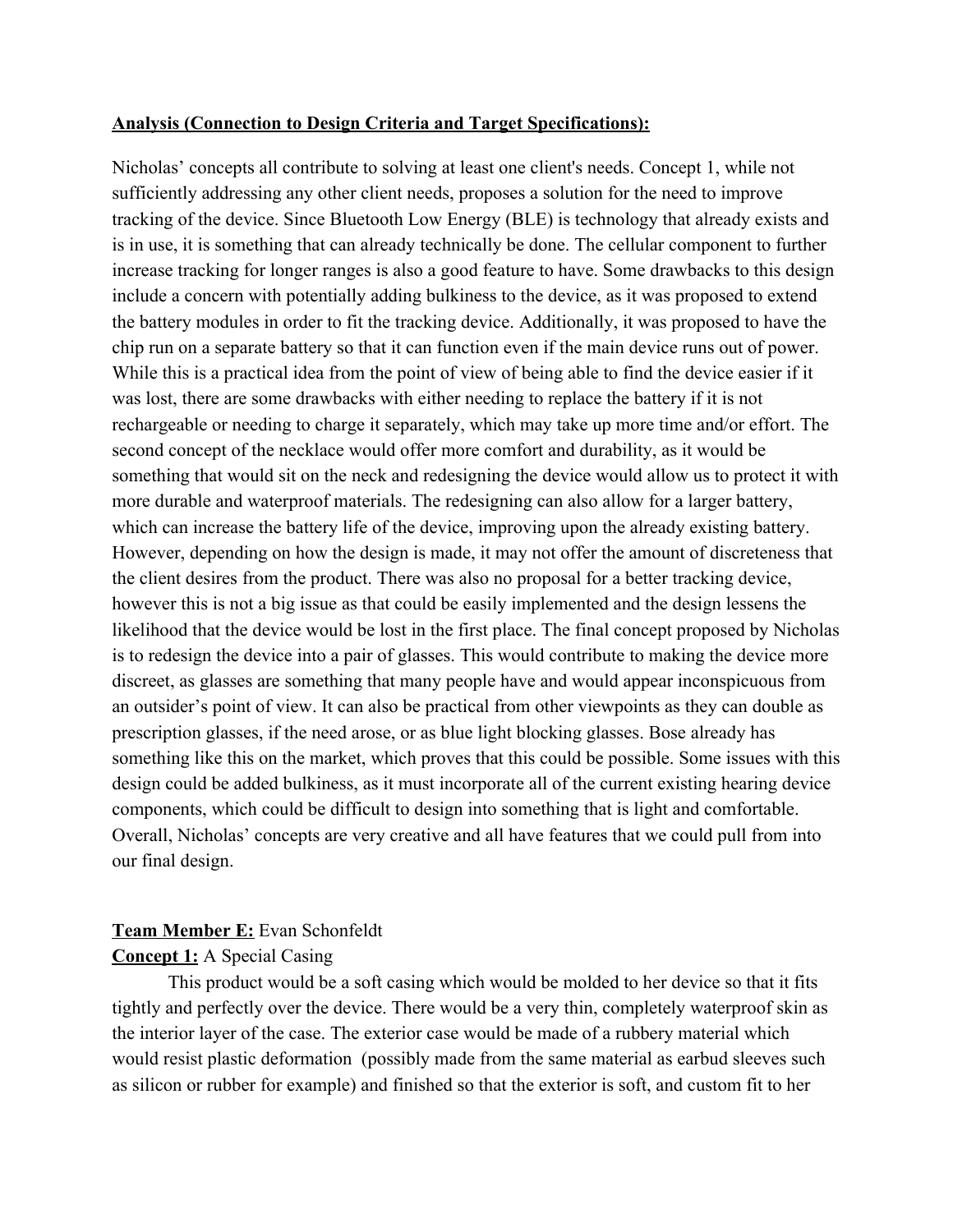ear/head. The silicon exterior would be made with honeycomb shaped structures between two thin layers of the material to help with resistance to shock. The connection points between device parts would have waterproof seals and silicon folds/custom molding to help hold the pieces in place. This product is meant to be placed onto the device and remain on until it needs to be replaced or is no longer necessary.

#### **Concept 2** A Tracking Wire and Application

The product consists of a thin wire shaped object which is secured to the device using a clear tape like patch that is water resistant and uses water resistant adhesive. The wire would send out a tracking signal which could be tracked with a custom phone application that is more accurate than the current application being used. The application would also be able to direct the client to where the device is as opposed to saying whether or not they have gone in the right direction once they have already done it. The device would constantly (and automatically) be synching to the application to avoid any confusion. The power source for the wire would be drawn from the device battery itself ensuring that as long as the device was charged, the wire would be too.

#### **Concept 3** Replacement Body

This product replaces the plastic exterior of Freyja's existing device. The exterior would be made from a more waterproof material and would be custom made to not only replicate the existing device shape but fit her ear and head better. This would eliminate any excess bulk and would help conceal the device as it could be molded to conform to her head and ear. A chip would be inserted into the layers of the case to send out a tracking signal which could be connected and tracked via phone application already on the market. The gaps in the casing would be filled with completely waterproof but openable seals. The connection points of the device would have ports where the other device part casings would screw into place helping to keep the device together.

#### **Analysis (Connection to Design Criteria and Target Specifications):**

Evan's concepts do an effective job at satisfying some of the pressing design criteria which have been established to design a better product for the client. To begin, concept 1, which is a case, is very promising as it features the product being waterproof which is a heavily weighted design criteria. Furthermore, the material of the proposed case will be that of something similar to the gel tips in earphones (probably silicone) so as to resist physical abuse like biting which Freyja has already been seen to do. To make the device able to withstand large drops, the exterior of the case would have a honeycomb structure for added support. Lastly, the case satisfies the need for a more comfortable product as it will be molded to Freyja's current sound processor. However, it is important to note that this design concept does not attempt to solve the issue of inaccurate tracking of the device.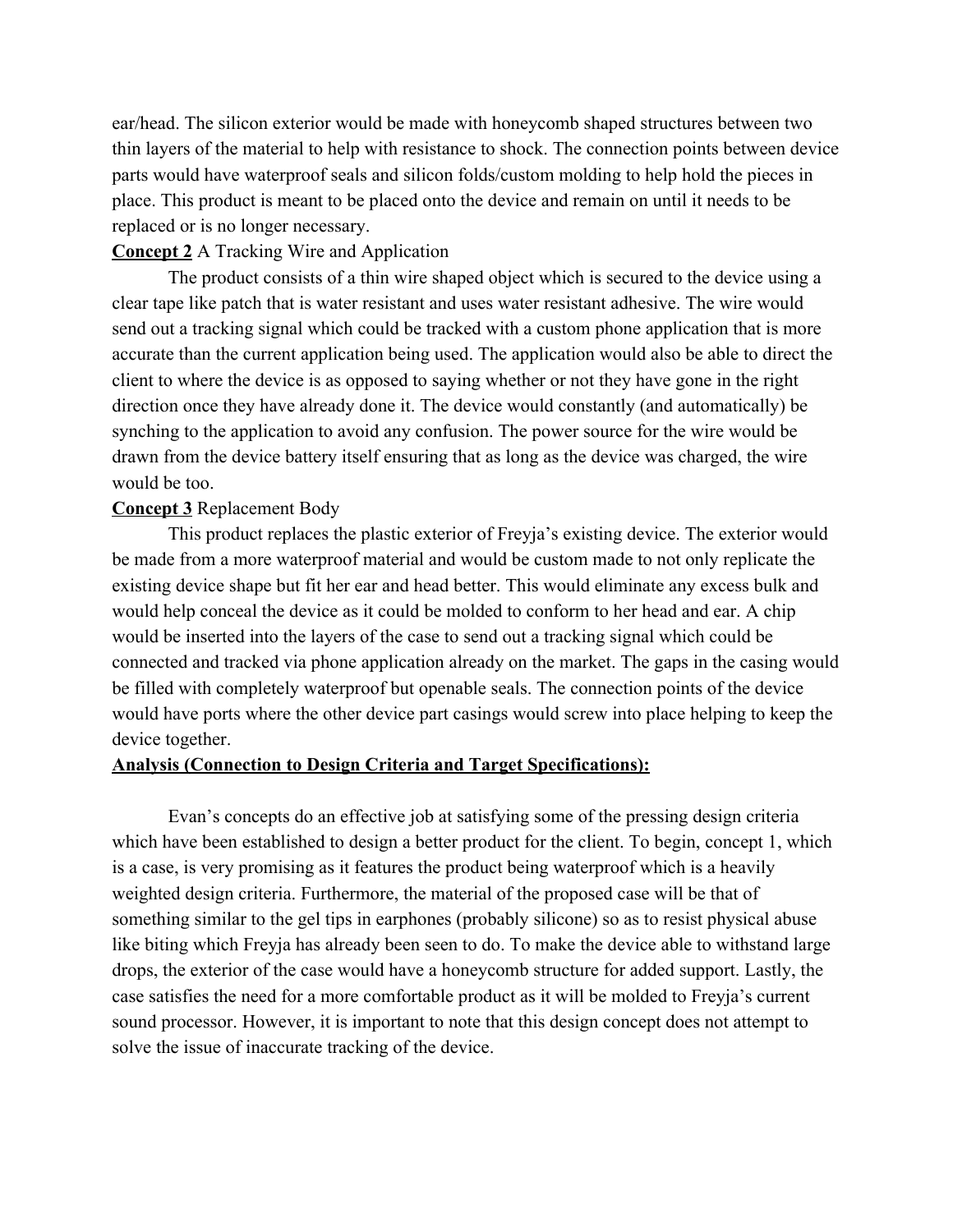Evan's concept 2 aims at solving the problem of inaccurate tracking of the sound processor through the addition of a thin wire shaped bluetooth receiver with a range and accuracy far superior than the current method of tracking. It would be attached to the sound processor by a water proof tape, therefore making the receiver waterproof. Tracking the sound processor is very important as it is a significantly expensive device, and this design concept does a great job at solving this problem assuming the technology is available. However, this design concept falls short when it comes to addressing any of the other design criteria.

Evan's concept 3 proposes retrofitting Freyja's current sound processor so as to make it waterproof, more comfortable and have more accurate tracking. The internals of the N7 would be placed in a new case which is waterproof. In addition, similar to the first concept the new body of the device would be molded to the user' ear and head making it more comfortable. Moreover, a tracking chip, which offers greater range and accuracy, could be added to the new casing. Lastly, this design also includes all the components of the product being fastened together so as to avoid losing small individual parts. This is one of the more promising design concepts proposed in this report with it just falling short when it comes to the durability of the product as no improvements are described in regards to this design criteria.

### <span id="page-14-0"></span>**4 The Chosen Concept (Solution)**

The design that we chose to go with, based on feedback from the customer and our own concept analysis, is a small, hard case into which we will fit the components of the device. The customer gave positive feedback to both final concepts that we presented to them, so our final design incorporates elements from both ideas. The case itself will be made out of a hard, durable material, with a childproof lock to prevent Freyja from easily accessing it. The case will be lined with a waterproof material to protect the device from water damage even if it were to become submerged in water. It will feature a clip that will allow the device to be clipped on to her clothing or an accessory, preventing easy loss and contributing to discreteness and comfort. The clip will be strong enough to allow mobility without causing discomfort or fear of it coming off at any point. It will also feature a tracking chip that can connect to an existing application, allowing for more accurate tracking should the device get lost. It can also allow for a soft material (such as silicone) casing to be added, which can allow for customization of the aesthetic and possibly contributing further to making the device look inconspicuous on Freyja's body.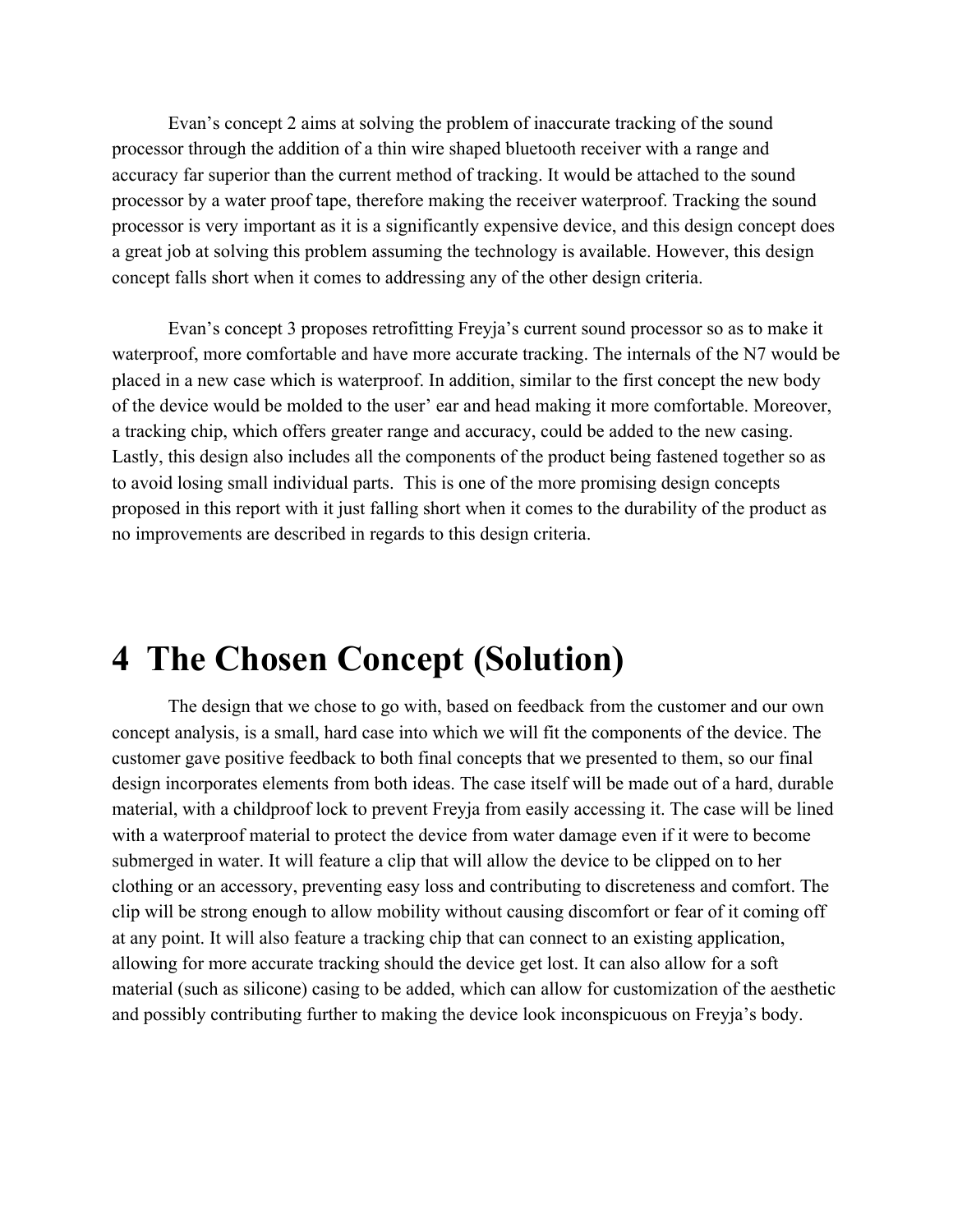

## <span id="page-15-0"></span>**5 Solution Analysis**

This design combines some of the most prominent concepts that have been discussed in our concept generation. Redesigning the casing was a recurring theme in our concepts, as the device is now, it is not protected from physical damage or water, and it is bulky. The customer also expressed a need for better tracking of the device, and as such, solutions for this problem were also heavily present in our individual concepts. Our solution to the current problem provided to us fits the desired design criteria in several ways. Our solution consists of an external case that holds the original Nucleus 7 device in place and allows for improvements and features that would not yet be possible without the case. The features that it satisfies are waterproofing, durability/physical damage resistance, childproofing, better bluetooth range, and better mobility and discreteness for the user. The customer stressed that those were some of the most important features of the design. However, it does not come without its concerns. Depending on the material we use, the final product may turn out to be heavier than expected, which will take away from the comfort and discreteness aspect of the design. Another important concern is the length of the wire of the device that will be made available to us. If it is too short, it may limit where the device can be placed on the body to the back of the shirt, a hat or a headband. Overall, our design combines our individual concepts in a way that maximizes the needs it is able to meet and satisfactory to the customer.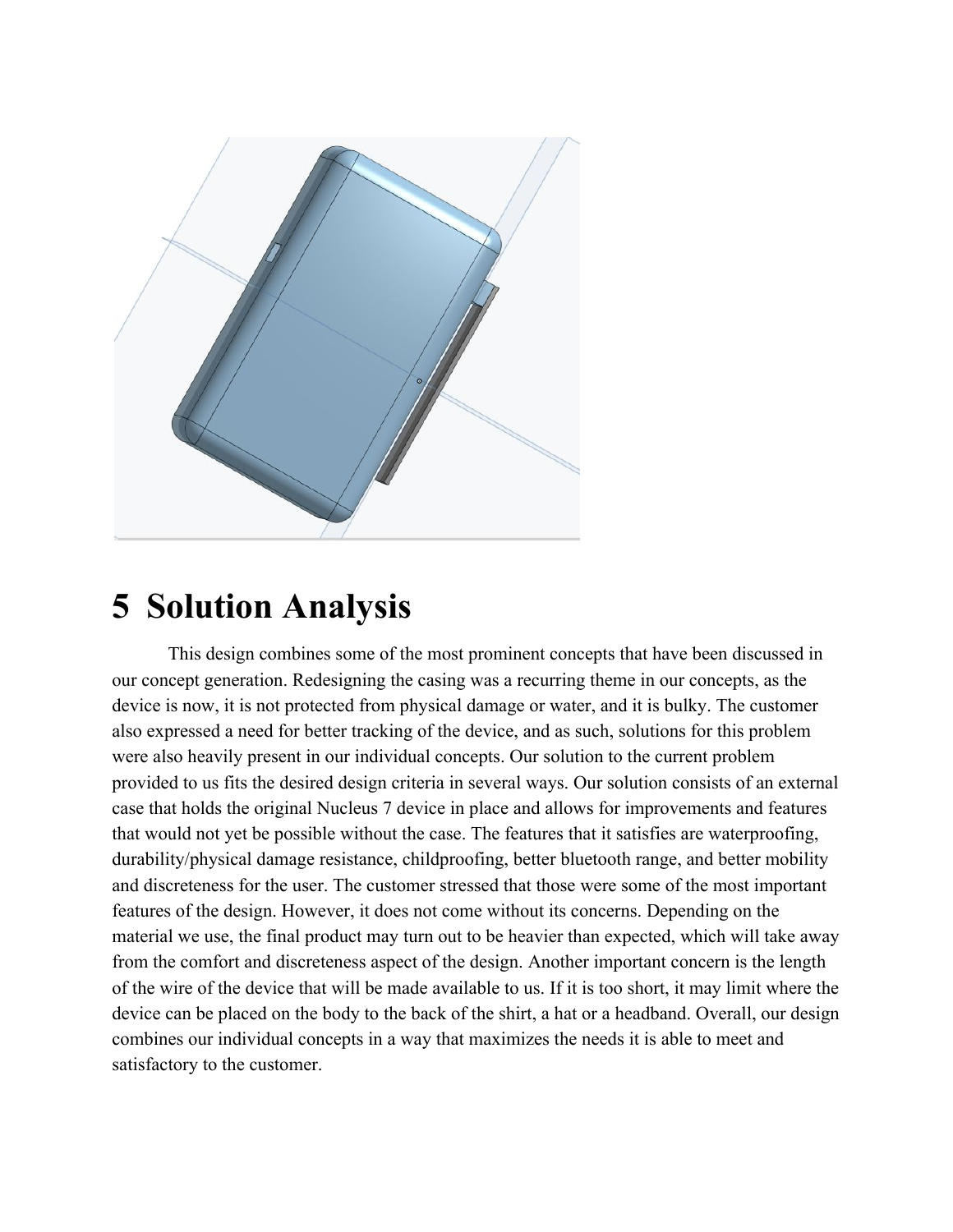# **6 Feasibility**

During our concept analysis we chose designs that were the most feasible. When considering our final design concept however, we realized there are still quite a few risks and uncertainties associated with various features. Most can be handled with careful planning and strategy. A point form list of possible risks and uncertainties has been included below. Following this list, there is a description of how each risk will affect our planning and design according to the TELOS method of feasibility analysis and how we intend to minimize it.

#### **Risks:**

- If we don't make it completely waterproof then it could damage the device.
- Our product interferes with the device which would impact Freyja and become useless.
- The material we wish to use (which will have all of the features we need it to) will not be available to us.
- We will need to order products which may take longer than expected due to Covid-19.

#### **Uncertainties:**

- How well will the device pick up sound in the case?
- How will we adjust our product to ensure proper sound quality should it be poor?
- We are unsure of what material best suits the needs of the client at this time as there are pros and cons to a variety.
- How will the product hold up in inclimate weather (very cold weather for instance)?
- Do they have a cable long enough to make our product useful for Freyja?
- How will we know if the device is working properly for Freyja?
- How will we get to see her interact with the product and if we can not accomplish interaction, how do we know what works and what does not?

**Technical:** Our product is technically quite simple, yet there are multiple parts of the design that need to be integrated to make the whole product function as intended. This being said, it is quite possible to implement all of the necessary features into a compact and lightweight design. To begin, the tracking technology can be implemented by adding a third-party Bluetooth or GPS tracking chip into the free space of the case. The chip would therefore come with an existing app that is capable of accurately tracking the case. This would mean that the client would have two forms of tracking software available, the one provided by Cochlear, and the one that comes with our case design. The cable would also need to be considered, because the length of it will determine where the device would be clipped and secured in place. The case itself would be relatively simple to produce, as there are many lightweight, cheap plastic materials that are durable and waterproof making them viable candidates for the case. There is also the possibility of 3D printing the exterior of the case which would make production even simpler. The most crucial aspect of the design is keeping it waterproof yet allowing sound to pass through, which may be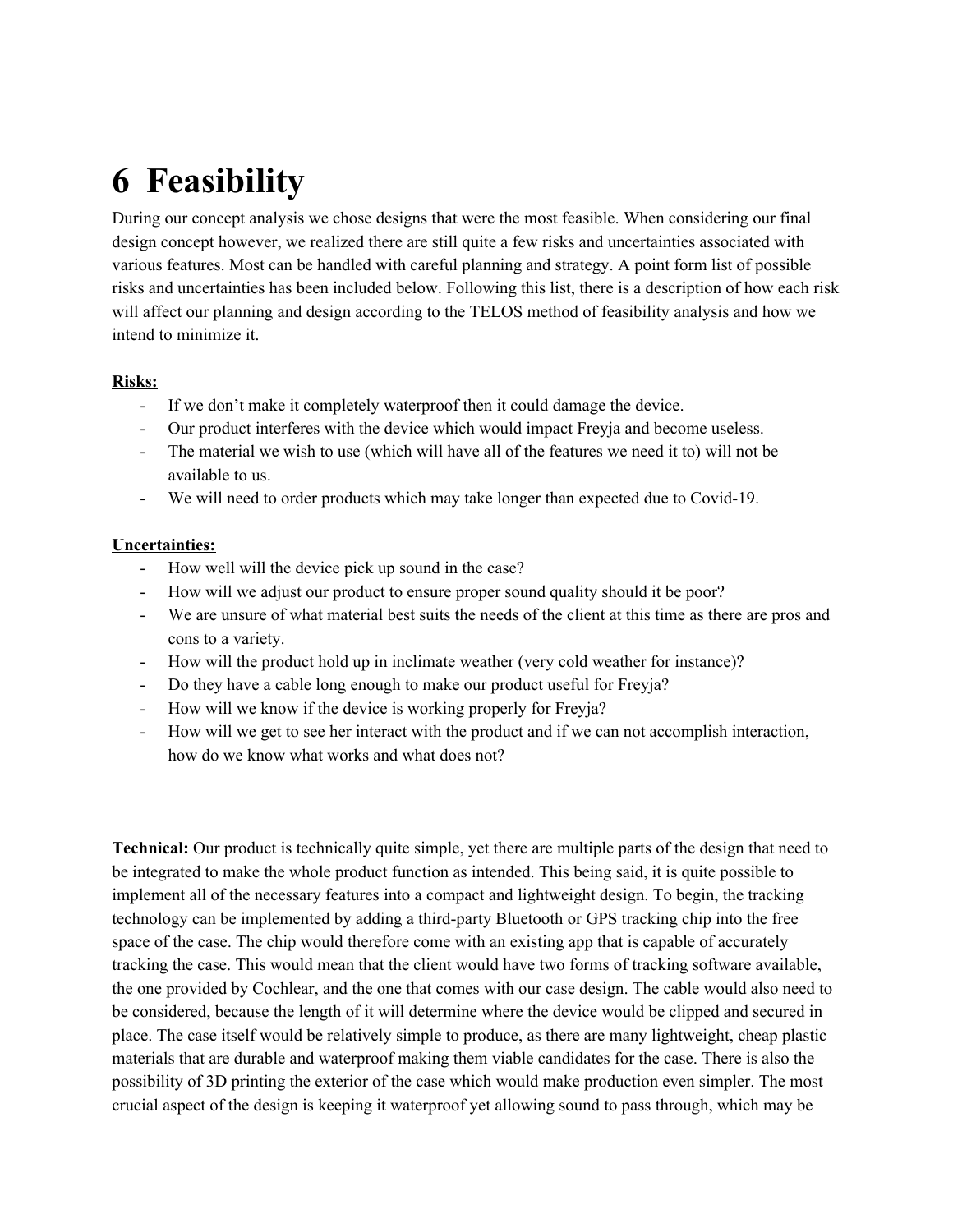achieved using waterproof membranes at points on the case where the microphone from the N7 may be situated. This may be difficult but is possible if the membrane can be attached securely. **Economic**-

Our product features relatively low technology, low manufacturing cost to begin with as it is a simple shape and design without many intricate features. The most pressing economic feasibility issue to be concerned with is the cost of the materials. Using good quality materials is important as this will make a large impact on how durable and waterproof the device can be made. As these are the main goals with this product, it is imperative we choose the proper materials to ensure the best quality that we can produce and have the product fulfill its purpose. It is also important to choose the proper materials in order to ensure safety to Freyja's device as it is expensive and a key piece of her life. These materials can quickly become expensive and increasingly so with the more testing we wish to do. Luckily, we have been able to find some high quality materials for relatively low prices in bulk that offer the opportunity for a free sample before ordering. As an alternative, we have been researching some less expensive options. Technology associated with bluetooth and tracking features of our product can also become expensive quickly. We have been researching and benchmarking existing tracking devices and have incorporated this into our planning with different alternatives. As we are designing this case to be a permanent solution instead of a product that would need to be constantly replaced, the cost of manufacturing is relatively low compared to the sleeves that she currently uses. We are hoping to secure some exterior funding or assistance from third parties which we have connected with to supplement our project budget. **Legal**

Our product would be constructing a protective case to hold a current cochlear device being the Nucleus 7. Upon the research for this topic it has been discovered that a very similar device made and produced by Cochlear already exists meeting some of the requirements that the functionality of our case would provide, which is currently patented by Cochlear as of July. However, this is just for the pieces for the inside of the regular N7 reformatted, so making an external case that puts the original N7 in it would not be an issue as there were no patents for this online that could be found. For the device's warranty, it was found that in the user guide they state that any modifications made to the device would void the warranty and resolve Cochlear of any damage to the device. It is also found that using any external devices that were not originally compatible with the Cochlear device family, would also render this warranty useless. Luckily this problem can be dealt with, since we are not making any internal or external modifications to the device itself we would not have to worry about it. As for the compatibility devices we would however have to contact Cochlear to have them approve us to make a compatible device to ensure that if anything were to happen to the device, due to an error made by our case that Freyja's family would not be liable or have to worry about getting the device fixed.

#### **Operational**-

Analyzing the chosen design concept through operational viewpoint truly illustrates the benefits of the design. The solution of developing a portable waterproof Nucleus 7 case which locks is brilliant in that it requires nothing overly complex. Similar to most modern truly wireless earphones, our plan is to construct a durable plastic case which, inside of the main body, has a mould of the N7 device for insertion. Connected to the main body of the case via a hinge will be the cap of the case. It is important to note that o-rings will be attached to the portion of the body and cap which come into contact when the case is fully closed so as to not let any water in. In addition to this, once closed, there will be a child proof